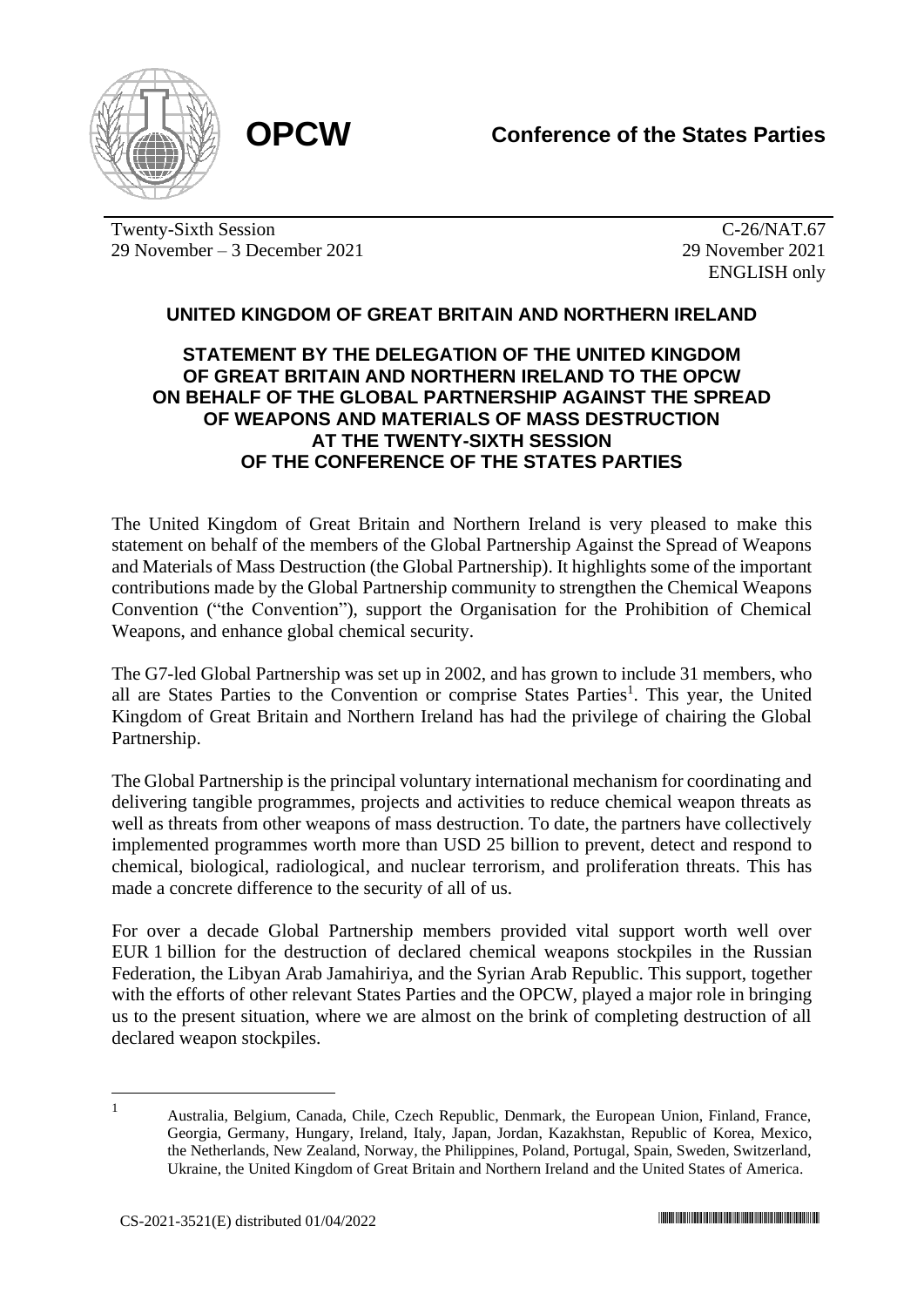C-26/NAT.67 page 2

But the destruction of declared stockpiles is not enough for us to achieve the core vision of the Convention: "to exclude completely the possibility of the use of chemical weapons". Sadly, despite these efforts, the use of chemical weapons is still a real threat to international peace and security, as we have seen in recent years in the Syrian Arab Republic, Iraq, Malaysia, the United Kingdom of Great Britain and Northern Ireland and, most recently, in the Russian Federation. It is essential that all use of chemical weapons, whether by a State Party or non-State actors, is terminated; that all remaining chemical weapon stocks are declared and verifiably destroyed, in accordance with the Convention; and that those responsible for using chemical weapons are held to account.

The continuing use of chemical weapons, including the use of toxic industrial chemicals as weapons, is the greatest chemical security threat that we currently face. A primary focus for the Global Partnership is therefore to support the OPCW in addressing this threat. We have been doing so in a number of ways:

Ensuring that the use of chemical weapons in the Syrian Arab Republic—and elsewhere—is investigated and any remaining chemical weapon stocks are identified, declared and destroyed is a high priority. Nineteen Global Partnership members have provided funding support for the OPCW's Syria Missions.

The new OPCW Centre for Chemistry and Technology will have a key role in ensuring that the Organisation has the highest standards of current scientific expertise available to support it in its key tasks under the Convention, including investigating allegations of use of chemical weapons. The centre will also support States Parties to fulfil their obligations. Twenty-seven Global Partnership members have provided funding support for the construction of the new centre.

It is essential to maintain the security of the OPCW against external threats, and to safeguard the confidential information that States Parties provide to the Technical Secretariat. Five Global Partnership members have provided funding to protect the Organisation against further cyberattacks.

The Global Partnership takes a holistic approach to supporting both the Convention and the OPCW. We recognise the need to build capacity globally against chemical weapon threats. Thirteen Global Partnership members have therefore contributed funding to support implementation of Article X, including in the East Africa Community, the Economic Community of West African States, and the Southern African Development Community, as well as providing support through the OPCW Africa Programme, so that States Parties can have greater confidence in their ability to respond to chemical weapon attacks, including by terrorists. Global Partnership members have also contributed funding to support laboratories in new regions to achieve OPCW designated laboratory status, so that they can both contribute to the OPCW's network of designated laboratories, making it truly global, and also support the national and regional response to any event involving toxic chemicals. In this context, we are delighted that Brazil has become the first State Party in Latin America to host an OPCW designated laboratory. We look forward to more States Parties joining Brazil in hosting newly designated laboratories.

Global Partnership members have provided—and continue to provide—substantial and effective financial support to the Convention and the OPCW, as well as to other international organisations such as INTERPOL, which provide specialist support in their own areas of